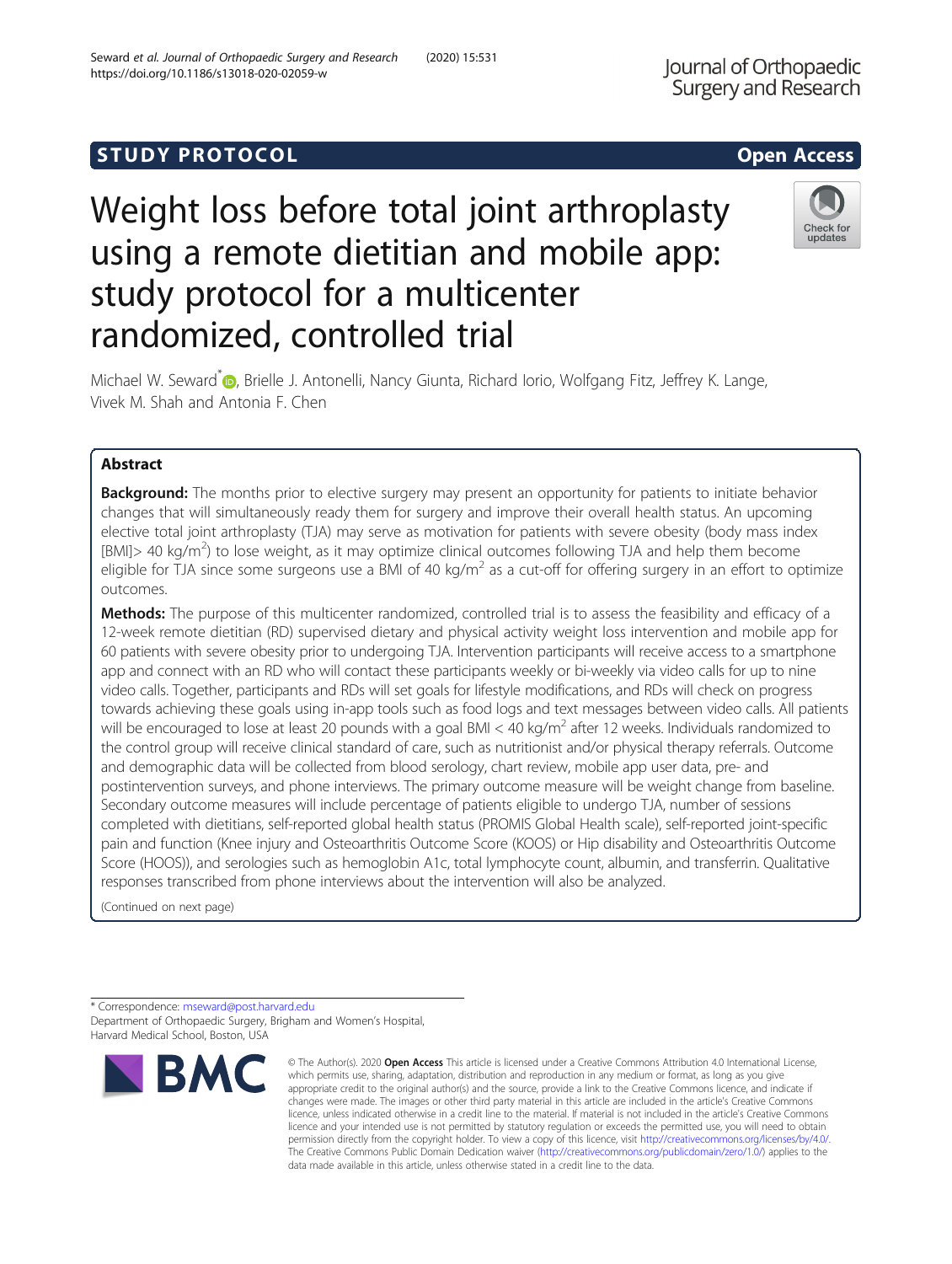#### (Continued from previous page)

Discussion: This will be the first study to assess pre-operative weight loss in patients with severe obesity anticipating orthopaedic surgery using an RD and mobile app intervention aimed at helping patients become eligible for TJA.

Trial registration: Registered on 1 April 2020 at Clincialtrials.gov. Trial number is [NCT04330391](https://clinicaltrials.gov/ct2/show/NCT04330391).

Keywords: Obesity, Obesity, Morbid, Weight loss, Knee osteoarthritis, Osteoarthritis, Hip, Mobile applications, Smartphone, Telemedicine, Nutritionists, Arthroplasty, Dietitian, Preoperative Period, Randomized Controlled Trial, Multicenter Study

# Background

Surgery is a major decision for many patients and often involves reflection on personal health behaviors when weighing the risks and benefits of procedures [\[1,](#page-7-0) [2\]](#page-7-0). Positive preoperative lifestyle factors including nonsmoking status, increased physical activity, and normal body mass index (BMI) are associated with improved postoperative outcomes  $[3-5]$  $[3-5]$  $[3-5]$ . However, time pressure, fiscal constraints, and limited provider experience encouraging lifestyle changes may hamper effective counseling during the preoperative period [\[6](#page-7-0), [7\]](#page-7-0). Digital technologies have recently been proposed as a potential solution to the barriers of preoperative lifestyle counseling [\[2](#page-7-0)].

A previous remote dietitian (RD) intervention for overweight pregnant women in 2018 demonstrated high satisfaction with dietitians and a desire for an integrated mobile app before a motivating event like childbirth [\[8](#page-7-0)]. An upcoming elective surgery may be similarly motivating for patients to make lifestyle modifications, especially for patients with severe obesity who may become eligible for surgery if they reduce their BMI below the 40 kg/ $m<sup>2</sup>$ maximum for total joint arthroplasty (TJA) used by some surgeons as a cutoff for offering surgery in an effort to optimize outcomes [[9\]](#page-7-0).

A recent retrospective review of patients with severe obesity (BMI > 40 kg/m<sup>2</sup>) who lost weight before total knee arthroplasty (TKA) found that losing at least 20 pounds before surgery was associated with fewer discharges to a facility and shorter lengths of stay, but losing just five or 10 pounds had no effect [[10](#page-7-0)]. A 2018 study of physical activity after TKA found a combined dietitian and financial incentive intervention increased step counts and physical activity following TKA [[11\]](#page-7-0).

However, despite multiple investigations regarding the association between lifestyle interventions and postoperative outcome, there is a dearth of research regarding success of weight loss interventions specifically prior to TJA. Although there are three studies of pre-operative dietary interventions prior to TJA, only one study concluded before surgery and this study did not compare pre-operative weight loss to a control group  $[12-14]$  $[12-14]$  $[12-14]$  $[12-14]$ . A 2015 review of nonsurgical, non-pharmacologic weight loss interventions in patients with obesity prior to TJA found that there was limited research on the association between weight loss prior to TJA and pre- and post-operative outcomes, and that future studies should address the safety, optimal timing, duration, amount of targeted weight loss, and delivery of pre-TJA interventions [[15](#page-7-0)]. In addition, a recent study of patients about to undergo TKA or who were recently post-TKA found that patients wanted a weight loss program that started before surgery, was at least 6 months in duration, and focused on both diet and exercise [[16](#page-7-0)].

In our proposed mixed-methods, multicenter randomized controlled trial (RCT), our primary aim is to assess the feasibility and efficacy of a 12-week RD supervised dietary and physical activity weight loss intervention and mobile app for patients with severe obesity prior to undergoing TJA. We hypothesize that a 12-week RD supervised dietary and physical activity weight loss intervention and mobile app for patients with severe obesity who are TJA candidates will result in (1) greater weight loss than clinical standard of care, (2) a higher percentage of patients eligible to undergo TJA by having a BMI below the standard cutoff of 40 kg/ $m^2$  within 3 months of enrollment, and (3) a higher percentage of patients undergoing TJA within 6 months of enrollment.

# Methods/design

#### Study design

This mixed-methods study is a prospective, two-arm, randomized controlled trial that will take place remotely and involve patients at two institutions. The trial includes a 12-week intervention period followed by a 3 month follow-up period for selected secondary outcomes. Various outcomes will be assessed at baseline, 6 weeks, 12 weeks, and 24 weeks (Fig. [1\)](#page-2-0).

# Eligibility criteria Inclusion criteria

- 1. Subjects must be greater or equal to 18 years of age.
- 2. Subjects must have  $40 \text{ kg/m}^2 < \text{BMI} < 47 \text{ kg/m}^2$ recorded in the electronic medical record within 6 months prior to enrollment. Weights recorded earlier than 2 weeks before enrollment must be verified by an additional weight measurement using study scales sent to subjects' homes or in clinic during enrollment.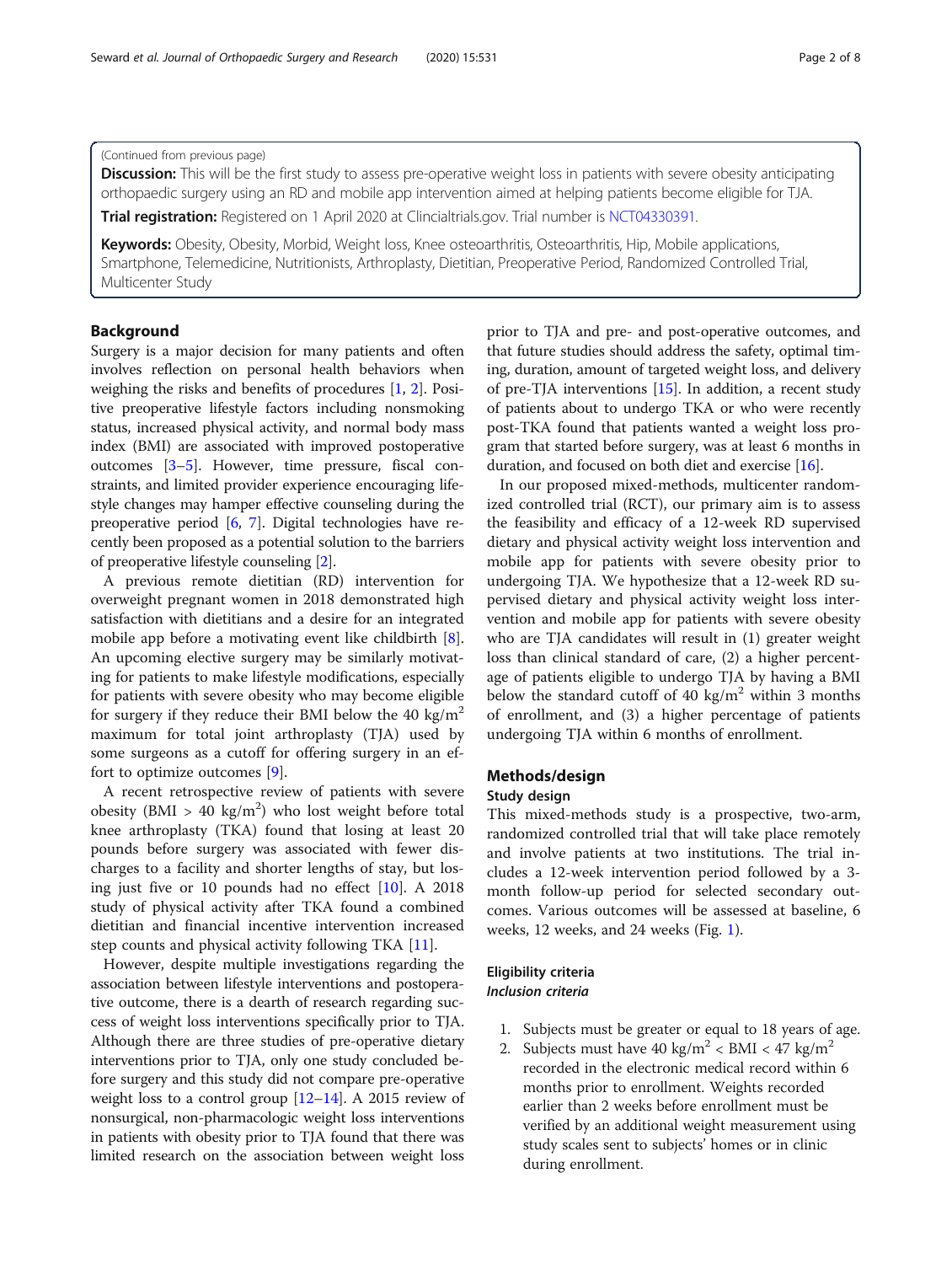<span id="page-2-0"></span>

- 3. Subjects must have end-stage knee or hip osteoarthritis, avascular necrosis, or rheumatoid arthritis with recommended primary, unilateral TJA by orthopaedic surgeons at two institutions.
- 4. Subjects would consider undergoing TJA if eligible.
- 5. Subjects own a smartphone, tablet, or personal computer compatible with video calls and a specified mobile app. The device must have a camera, access to Internet, and Apple App Store or Google Play.
- 6. All subjects must be willing to comply with the requirements of the study and provide informed consent prior to enrollment. Evidence of a signed and dated informed consent document indicating that the subject (or a legally acceptable representative) has been informed of all pertinent aspects of the study must be obtained prior to data collection.

# Exclusion criteria

- 1. Subject's enrollment BMI is less than 40 kg/m<sup>2</sup> or greater than 47 kg/ $m^2$  when verified by study scale at subjects' homes or by weight recorded at enrollment in clinic. BMI over  $47 \text{ kg/m}^2$  would require inappropriate weight loss of over three pounds per week to reach a BMI of 40 kg/ $m<sup>2</sup>$  after 12 weeks.
- 2. Subjects unable to comprehend and speak English.
- 3. Subjects undergoing revision TJA.
- 4. Subjects undergoing bilateral TJA.
- 5. Subjects planning to undergo bariatric weight loss surgery in the next 6 months.
- 6. Subjects planning to be pregnant in the next 6 months.
- 7. Subjects unwilling or unable to use a smartphone, tablet, or personal computer with home Internet access.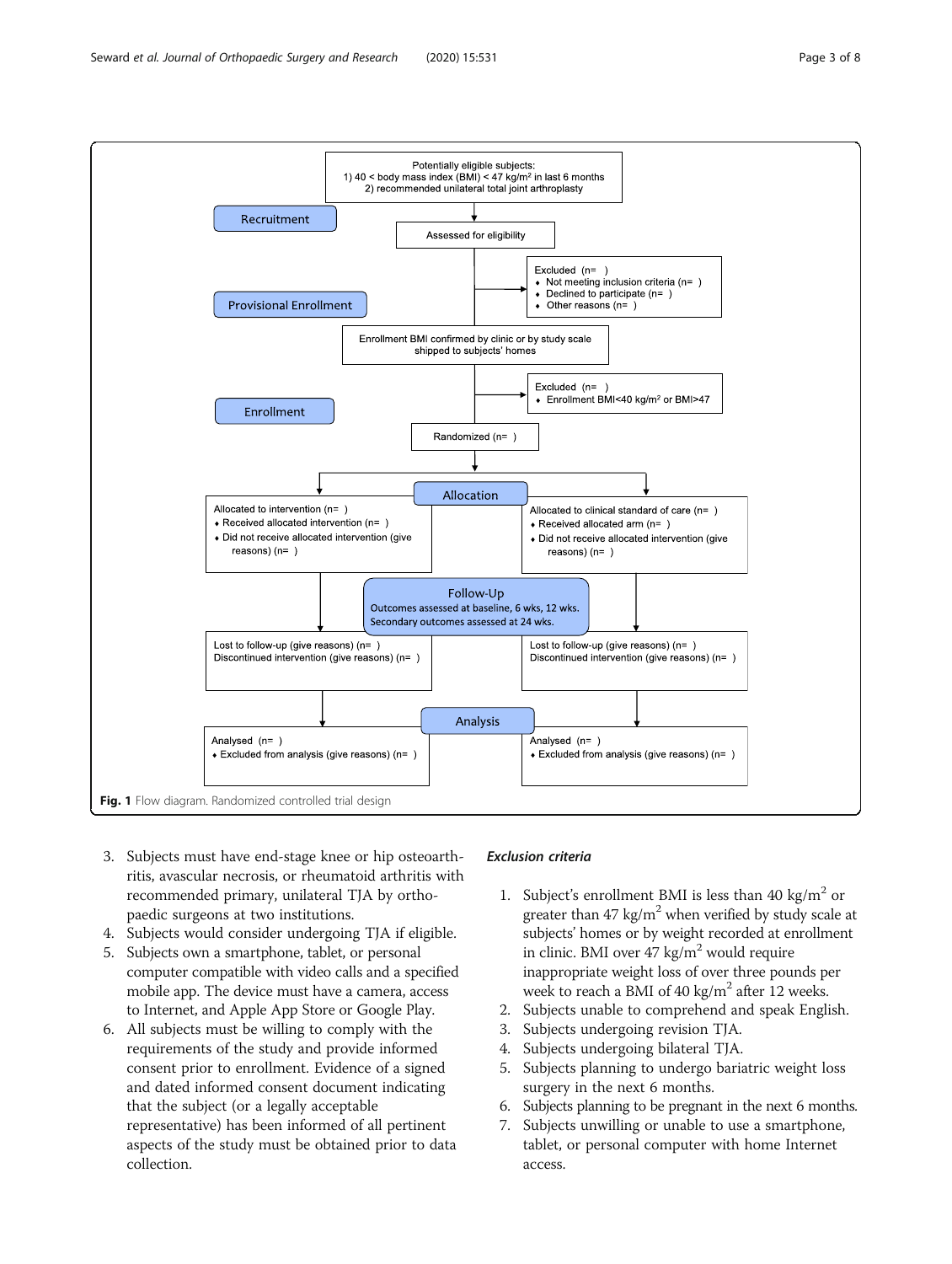- 8. Subjects are incarcerated.
- 9. Subjects are pregnant women or vulnerable individuals.

#### Patient population and recruitment procedure

Patients of fellowship trained arthroplasty surgeons at two institutions will be identified as potentially eligible for the study based on 40 kg/m<sup>2</sup> < BMI < 47 kg/m<sup>2</sup> recorded in the patient's medical record within the last 6 months and recommended primary, unilateral total knee or hip arthroplasty. For patients identified as potentially eligible while in clinic, an orthopaedic surgeon will introduce the patient to the study, and a member of the research team (research assistant or trainee) will conduct an eligibility screening and obtain verbal consent either in-person or by phone. For patients identified as potentially eligible outside of clinic, a member of the research team will call the patient to introduce the study, and conduct eligibility screening and consent on the phone.

Eligible, interested, and consented patients will be provisionally enrolled, and all subjects will be shipped a standard bathroom scale to their home (Fig. [1\)](#page-2-0). This initial enrollment is provisional, as subjects will be required to verify enrollment BMI by (a) submitting a photo to the study team of their study scale during a weigh-in that displays their body weight, or by (b) recording a baseline weight at an onsite healthcare facility within 2 weeks of provisional enrollment. Once enrollment BMI is verified to be 40 to 47 kg/m<sup>2</sup>, subjects will be fully enrolled and randomized to the intervention arm or clinical standard of care arm via REDCap. Subjects will be given a \$40 check for enrolling, which includes (1) taking a baseline survey, (2) recording the baseline weight at an onsite healthcare facility or with a home study scale, and (3) getting baseline labs within 2 weeks of the baseline weight. Baseline weights will be recorded without shoes or outer clothing (e.g., coats). All subjects will be given a \$20 check if they can verify a mid-study weight during week 6 of the study by recording a weight at any onsite healthcare facility or by submitting home study scale photos. All subjects will receive a \$40 check for completing an end-of-study survey, weight, and labs at 10–14 weeks after enrollment.

# Ethics

The trial protocol has been approved by the primary institution's Human Research Committee (protocol number: 2020P000322). The protocol has been registered on ClinicalTrials.gov (ID: NCT04330391). All participants will provide verbal and/or written consent prior to enrollment in the study.

# Randomization and allocation

Enrolled subjects will be randomized into two groups with an allocation ratio of 1:1 in blocks of four. The allocation table will be randomly generated via Microsoft Excel by an independent third-party clinical researcher, uploaded to the study REDCap randomization model, and will not be accessible to study staff within REDCap. Group assignment will be revealed via the REDCap model only at the time of randomization during enrollment following informed consent procedures and enrollment BMI verification.

#### Arms

Intervention participants will download a telemedicine online/smartphone app (Nutrimedy, Brookline, MA, USA) and be connected at enrollment with a certified registered dietitian who will contact intervention participants weekly or bi-weekly via video calls and unlimited in-app text messaging for up to 3 months. The first week will include either one 55-min video session or two 25 min sessions. Weeks 2–4 will have weekly 25-min video calls, and weeks 5–12 will have biweekly 25-min sessions for a total of 8–9 sessions over 12 weeks. Together, participants and dietitians will come up with goals for the 12 weeks, and dietitians will check on progress toward these goals using in-app tools such as food logs and messaging between video calls. All patients will be encouraged to lose at least 20 pounds with a goal BMI < 40 kg/m<sup>2</sup> after 12 weeks.

Dietitians will use principles of motivational interviewing, cognitive behavioral interventions, and the socioecological model to remotely provide behavior and lifestyle interventions. Motivational interviewing is a patientcentered, collaborative approach to counseling in which the dietitian elicits personally relevant reasons from subjects to make behavior changes that may promote weight loss. Dietitians and patients then structures goals for lifestyle modifications around these personal motivations [[17\]](#page-7-0). Cognitive behavioral interventions provide subjects with strategies to change cognitive processes to alter behaviors, such as self-monitoring (e.g., recording food intake, weight, and exercise), stimulus control (e.g., keeping less healthy foods in cabinets out of sight), and accountability by having frequent check-ins with dietitians [\[18](#page-7-0)]. The socioecological model proposes that multiple levels of influence including intrapersonal (e.g., knowledge and attitudes), interpersonal (e.g., family and friends), and community factors (e.g., organizations, workplaces, neighborhoods) can impact energy-balance behaviors and weight outcomes [[19\]](#page-7-0). Dietitians will promote the adoption and maintenance of behaviors across multiple levels of influence.

Individuals randomized to the clinical standard of care group will receive care according to current clinical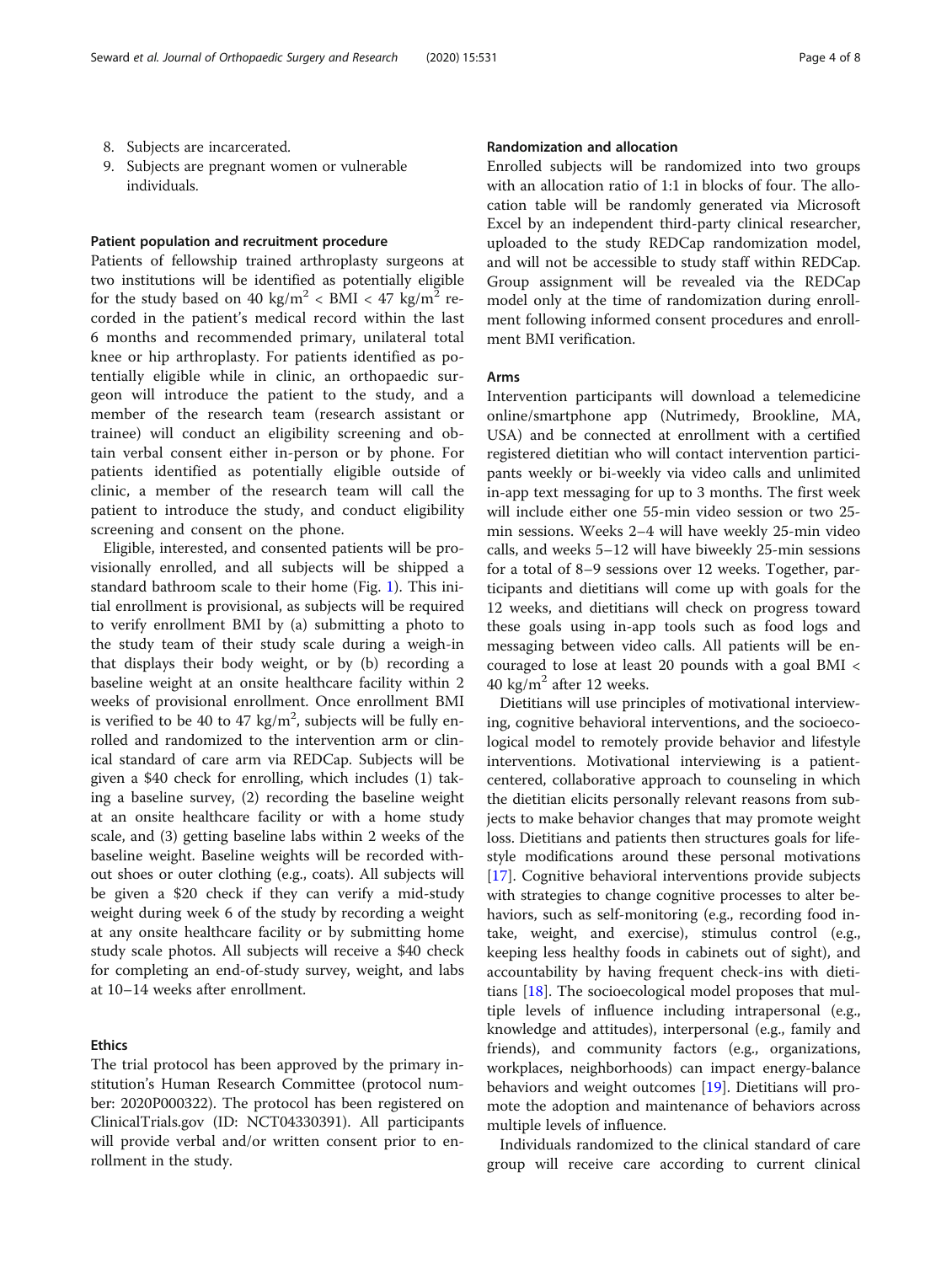guidelines. This may include a physical therapist and/or nutritionist referral, of which several programs within the institutions are offered to patients interested in weight loss, including the Nutrition Wellness Service (NWS) and Program for Weight Management (PWM).

#### Blinding

Any staff involved in weighing participants or obtaining labs, as well as the principal investigator will be blinded from the group assignment until statistical analyses are finished. The subjects will not be blinded due to the nature of the study. While adverse events (AEs) are unexpected given the minimal risk of the study, if an AE potentially related to the intervention occurs, the principal investigator will decide whether the group assignment for a particular subject should be revealed.

#### Surveys

All participants will complete a baseline survey at enrollment, and an end-of-study survey 10–14 weeks after enrollment (Additional files [1](#page-6-0), [2](#page-6-0) and [3](#page-6-0)). Questions about weight loss methods and the level of interest and confidence in weight loss were taken from Cleveland et al. [[20\]](#page-7-0). Questions about motivation for weight loss were adapted from Meyer et al. [[21\]](#page-7-0). Questions about exercise, diet, and goal setting routines were taken from the Paving Wheel Wellness score by Frates [[22\]](#page-7-0). Items querying food frequency, hours spent doing physical activity, demographics, and opinions about the intervention were adopted from Seward et al. [[8](#page-7-0)]. Alcohol and tobacco use questions were taken from the AUDIT-C alcohol screen and World Health Organization Global Tobacco Surveillance System [[23,](#page-7-0) [24\]](#page-7-0). Surveys also included the Lower Extremity Activity Scale (LEAS) [[25\]](#page-7-0), PROMIS-Global Health scale, and the Knee injury and Osteoarthritis Outcome Score (KOOS) or Hip disability and Osteoarthritis Outcome Score (HOOS) depending on the joint  $[26, 27]$  $[26, 27]$  $[26, 27]$  $[26, 27]$ . In addition to the demographic information collected on baseline surveys, we will also review each subject's electronic medical record to obtain medication lists.

## Outcome measurements

Outcome and demographic data will be collected from blood serology, chart review, mobile app user data, preand postintervention surveys, and phone interviews.

# Primary outcome measurement

The primary outcome will be weight change at 12 weeks (10–14 weeks) after study enrollment. Weights will be recorded at an onsite healthcare clinic or by home study scales.

#### Secondary outcome measurement

Weight and related measures Weight-related secondary outcomes will include: percent weight (kg) change, BMI change, percentage of patients losing at least 20 pounds, percentage of patients eligible to undergo TJA by BMI < 40 kg/m<sup>2</sup> at 3 months after study enrollment, number of weeks (up to 6 months) after enrollment until eligible for TJA by  $BMI < 40$  kg/m<sup>2</sup>, number of dietitian calls until eligible for TJA by BMI < 40 kg/m<sup>2</sup>, and weight at 3-month post-operative visit when available. The percentage of patients undergoing TJA within 6 months of study enrollment will be calculated by review of each subject's electronic medical record.

Feasibility and interactivity The number of completed video call sessions with dietitians, number of food log uploads, and number of in-app messages sent to dietitians will be recorded by the mobile app.

Behaviors and function Several behavioral and functional measures described previously will be assessed via surveys (Additional files [1](#page-6-0), [2](#page-6-0) and [3\)](#page-6-0). When available, we will also review each subject's electronic medical record to obtain standard clinical assessments including the PROMIS-Global Health scale, pain and function using Knee injury and Osteoarthritis Outcome Score (KOOS) or Hip disability and Osteoarthritis Outcome Score (HOOS).

Labs Blood serologies measuring hemoglobin  $A_{1c}$ , fasting blood sugar, fructosamine, insulin; serum albumin, pre-albumin, transferrin, total lymphocyte count; creatinine, and blood urea nitrogen (BUN); iron, folate, vitamin B12, serum electrolytes, and vitamin D will be recorded at baseline and end-of-study. Hemoglobin  $A_{1c}$ , total lymphocyte count, albumin, and transferrin are highly recommended to evaluate nutrition status before orthopaedic procedures [[28](#page-7-0)].

Qualitative Intervention subjects at enrollment will be asked if they would be interested in completing a brief 5-min interview in-person or by phone at the end of the study (10–14 weeks after enrollment) to discuss qualitative feedback about the intervention. At the end of the intervention, interested intervention participants will be interviewed using an interview script (Table [1\)](#page-5-0). Responses will be transcribed verbatim during the interview for later analysis.

#### Sample size calculation

The 2016 paper by Gandler et al. found a pre-operative dietitian intervention before TJA resulted in a weight loss of − 3.38 kg (standard deviation [SD] 6.62) versus a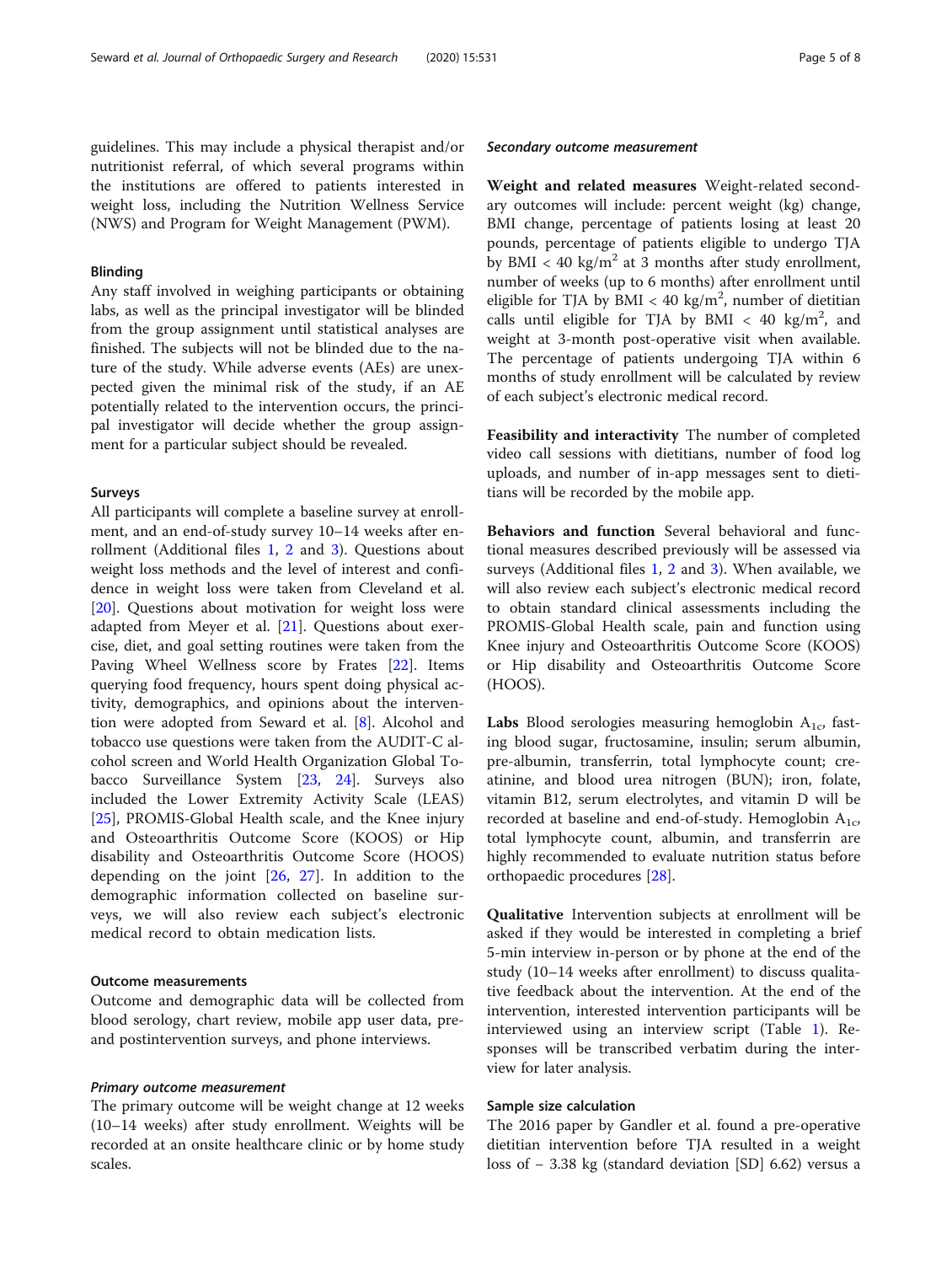|                | Domain        | <b>Ouestion</b>                                                                                                                                          |
|----------------|---------------|----------------------------------------------------------------------------------------------------------------------------------------------------------|
|                | Goals         | What helped you achieve your goals during this study?                                                                                                    |
|                | Motivation    | What motivated you to achieve your goals?                                                                                                                |
| 3              | Health Coach  | How would you describe your experience with the mobile app and the dietitian?                                                                            |
| $\overline{4}$ | Communication | What did you think about the different components for delivery of the intervention including video calls,<br>phone calls, food logs, and the mobile app. |
| 5              | Communication | What did you think about the frequency of contact with dieticians?                                                                                       |
| 6              | Improvements  | How would you improve the intervention?                                                                                                                  |
|                | Other         | Any last comments about the intervention?                                                                                                                |

<span id="page-5-0"></span>Table 1 Interview guide to be used for follow-up phone interviews with intervention subjects

weight gain of  $+ 2.01$  kg (SD 6.45) in the usual care group [[13\]](#page-7-0). Using 80% power to detect a difference between weight loss of − 3.38 kg in the intervention group versus + 2.01 kg weight gain in the usual care group with SD 6.62 kg, this study would require 24 patients per arm. Thus, we will aim for 30 participants in each arm to allow for 25% dropout.

#### Statistical analyses

The main statistical analysis will be performed via an intention-to-treat analysis. Per protocol sensitivity analysis (completing at least half or four video calls) will also be performed. The significance level for statistical tests will be set at  $p \le 0.05$ . Baseline characteristics between the two groups will be assessed using t-tests for continuous variables and chi-square or two-tailed Fisher's exact tests (when required by small cell counts) for categorical variables. Differences over time in continuous variables between the intervention and clinical standard of care group, such as percent weight change, body weight, and BMI, will be analyzed using  $t$  tests. Missing week 12 weight outcomes will be carried forward from week 6 outcomes when available.

We will measure feasibility via the ease of recruitment based on the ratio of enrolled subjects to the number of people approached about the study, and via maintenance of contact with a dietitian (e.g., number of video calls completed) based on study participant attrition and follow-up survey completion rates (retention). We will measure acceptability via survey items about components of the intervention, and through qualitative comments from a semi-structured interview. We will perform survey analyses using SAS (SAS Institute Inc., Cary, NC) or similar software. For most questions, participants will choose between four categories: strongly agree, somewhat agree, somewhat disagree, and strongly disagree. Assuming the distribution of responses to baseline surveys will be relatively similar, we will pool follow-up survey answers into "agree" and "disagree" for simplicity, and then conduct chi-square or two-tailed Fisher's exact tests to examine differences between intervention and control group responses to follow-up surveys.

Qualitative data will be analyzed using the immersion crystallization method [[29](#page-7-0)]. This qualitative technique includes multiple rounds of "immersion" through close readings of transcripts, followed by reflection and the "crystallization" of emerging themes. Multiple investigators will read the transcripts and arrive at a unanimous consensus concerning the emerging themes. Then, one investigator will code the transcripts to organize representative quotes.

#### Quality control and safety monitoring

Prior to the clinical trial, research staff will receive protocol training to confirm that staff understand the roles and process of the trial. One RD will deliver the intervention for all intervention subjects. The RD will be certified in clinical nutrition and lifestyle counseling (credentialed Registered Dietitian [RD] by the Academy of Nutrition and Dietetics, master's degree [MS] in clinical nutrition, Licensed Dietitian/Nutritionist [LDN], and Certified Nutrition Support Clinician [CNSC]), and will have significant experience with the mobile app used for the intervention. The RD and mobile app staff are required to complete courses in Health Insurance Portability and Accountability Act (HIPAA) awareness for healthcare providers.

The study team will contact the RD every 3 weeks to review any safety concerns. We define unsafe weight loss as greater than 20 pounds of weight loss per month. All intervention participants will be asked to submit selfreported weights weekly through the mobile app, email, or REDCap survey. The RD will be instructed to promptly alert the study team of any participants meeting this criterion so that they may be removed from the study with appropriate referrals to their primary care physician who can guide treatment after seeing them in clinic or otherwise escalate their care according to their needs (e.g., admitting them to a hospital for a comprehensive workup). AEs will be tracked and reported per institutional review board (IRB) protocol.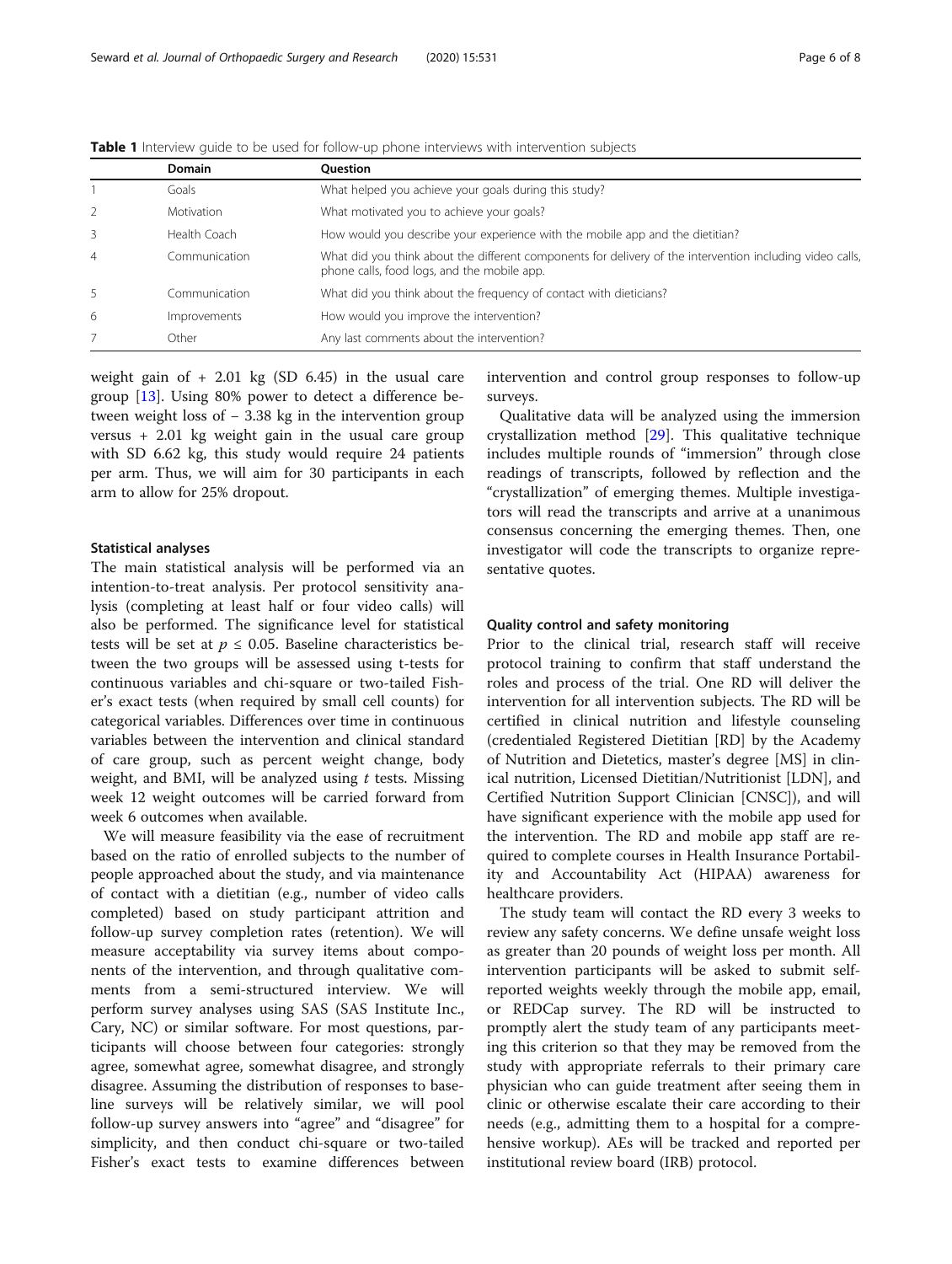<span id="page-6-0"></span>Adherence to the IRB-approved protocol will also be reviewed at the participant safety meetings that occur every 3 weeks with the principal investigator. The principal investigator will have ultimate responsibility for the integrity, completeness, and confidentiality of all data. Surveys will be administered and stored using REDCap, a secure HIPAA compliant and password protected web-based application, and only study personnel will have access to the research participant data. Personnel from the study team will be designated for study management, which will include periodic monitoring of the study to ensure that proper records are kept, study procedures are followed, and complete and accurate data are collected.

# **Discussion**

This will be the first non-surgical trial to assess preoperative weight loss in patients with severe obesity anticipating orthopaedic surgery to our knowledge, and the first study to evaluate a pre-operative weight loss intervention aimed at helping these patients become eligible for TJA. This will also be the first study to evaluate the utility of a RD and mobile app intervention before TJA.

There are three studies of pre-operative dietary interventions involving some amount of time prior to TJA, though just one measured pre-operative weight loss while the remaining two studies only measured postoperative weight as endpoints. Liljensøe et al. randomized 77 participants to a standard care control group or a dietician supervised weight loss group that consisted of nutrition education group sessions and a low calorie (810 kcal/day) diet using formula foods for 8 weeks before surgery, followed by a 1-year maintenance period after surgery [\[12\]](#page-7-0). Intervention participants lost an average of 10.7 kg in the 8 weeks before surgery, and the authors concluded that a pre-operative weight loss program shortly before TJA was safe to implement. The study did not measure pre-operative weight loss in the control group. Another study by Gandler et al. randomized 40 patients to either a weight loss intervention consisting of a minimum of four sessions with a dietician or usual care  $[13]$ . The intervention group lost 3.4 kg and had improved physical health scores compared to a 2.0 kg weight gain in the control group. However, it is unclear how many sessions occurred, and how many sessions occurred pre- versus post-operatively over the one-year study period; the author did not respond to requests for clarification. A third study by Pellegrini et al. randomized 16 participants to a 14-week weight loss program of up to 14 sessions that started on average 20 days before surgery (range 7–39 days) vs. 12 weeks postoperatively [[14\]](#page-7-0). However, a maximum of only two preoperative sessions were allowed for the pre-operative group, such that the pre-operative intervention was almost entirely post-operative. Both groups lost a similar amount of weight (2.5 kg) at 12 weeks after surgery, although most participants preferred to start the intervention prior to surgery.

This study has the potential to deliver a higher quality pre-operative weight loss intervention for patients than previously studied interventions, as it provides accessible and convenient dietary advice that is offered on a oneon-one basis, at more frequent time intervals, ondemand, and commencing earlier prior to surgery compared to methods described in previous studies. This study offers individualized one-on-one sessions as opposed to the group sessions offered in the Liljensøe et al. study, provides an average of three sessions with a dietitian every 4 weeks compared to at least four sessions over 1 year in the Gandler et al. study, and begins 12 weeks before surgery compared to an average of 20 days before surgery in the Pellegrini et al. study [\[12](#page-7-0)–[14\]](#page-7-0).

Considering the COVID-19 physical distancing recommendations and clinic suspensions, this study can provide important lessons on remote weight monitoring and nutrition services. While we intend to collect baseline and end-of-study laboratory data on subjects, collecting labs at both timepoints may not ultimately be feasible due to COVID-19. Remote weight monitoring will be the primary challenge conducting this study and will require sending study scales to subjects' homes to verify recorded weights. Future studies may benefit from exploring open source smart scales that can more easily integrate with third-party mobile apps, allowing for frequent, verified weight measurements without sacrificing convenience for study participants.

#### Supplementary Information

The online version contains supplementary material available at [https://doi.](https://doi.org/10.1186/s13018-020-02059-w) [org/10.1186/s13018-020-02059-w](https://doi.org/10.1186/s13018-020-02059-w).

| <b>Additional file 1.</b> |  |
|---------------------------|--|
| <b>Additional file 2.</b> |  |
| <b>Additional file 3.</b> |  |

#### Abbreviations

BMI: Body mass index; EMR: Electronic medical record; HIPAA: Health Insurance Portability and Accountability Act; RCT: randomized, controlled trial; RD: Registered dietitian; THA: total hip arthroplasty; TJA: Total joint arthroplasty; TKA: Total knee arthroplasty

#### Acknowledgements

Authors would like to acknowledge the Nutrimedy staff for their support delivering the mobile app intervention. Nutrimedy will not participate in the design of the study; collection (except for mobile app user data), analysis, and interpretation of data; or in writing the manuscript.

#### Authors' contributions

MWS conceived and conceptualized the study. MWS and AFC designed the trial. MWS wrote the manuscript. AFC revised critically the manuscript for important intellectual content. All authors have read and approved the final manuscript.